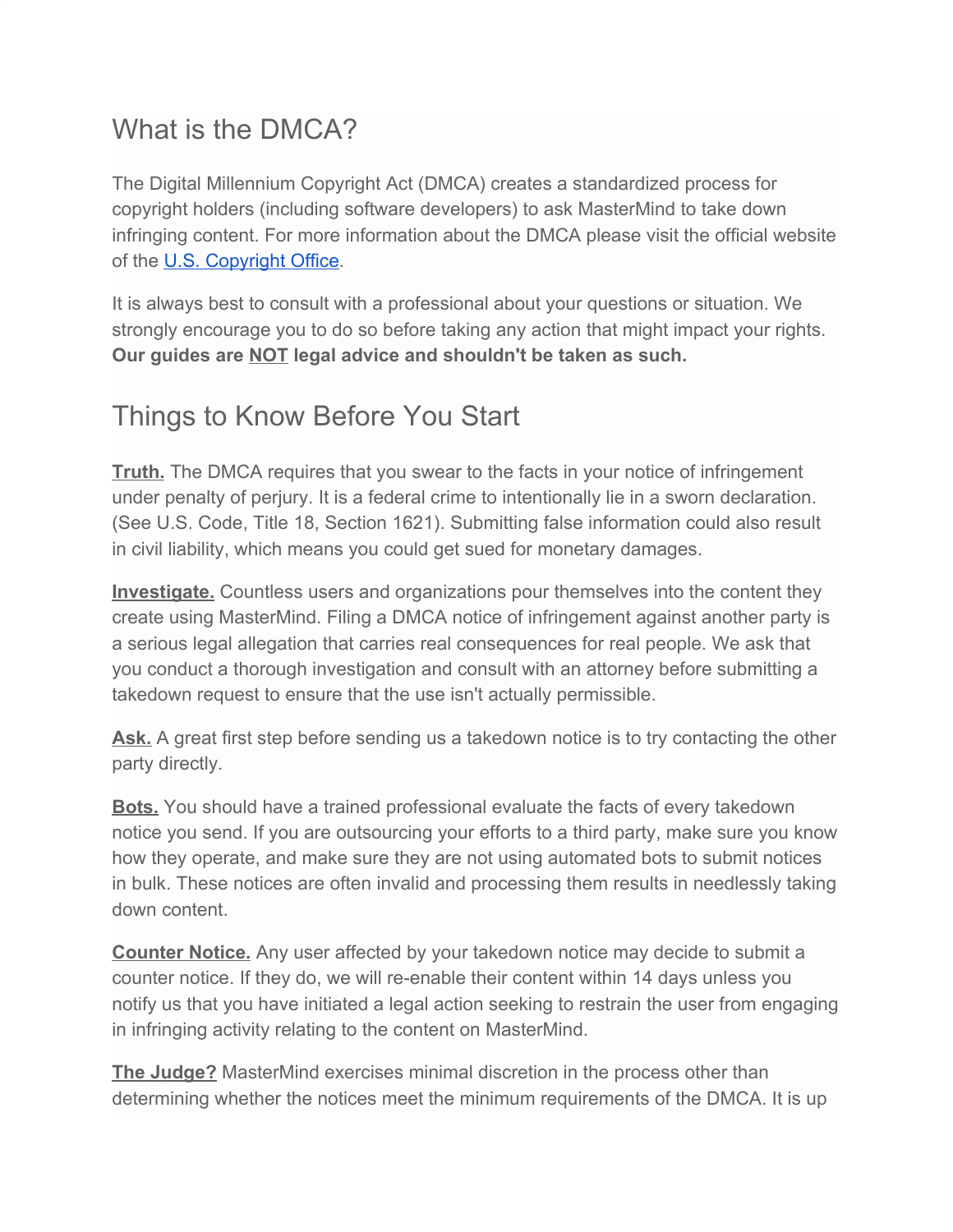to the parties (and their lawyers) to evaluate the merit of their claims, bearing in mind that notices must be made under penalty of perjury.

# How to Submit Your Notice and Counter Notice

## *The fastest way to get a response is to enter your information and answer all of the questions on our takedown or counter notification form(s):*

## **Submit a DMCA Takedown Notice**

If someone else is using your copyright protected content in an unauthorized manner on MasterMind, fill out the form below to submit a DMCA takedown notice and request that the infringing content be changed or removed. Please ensure that you can answer the requirements for DMCA counter notifications.

## [Submit a DMCA takedown notice](https://forms.gle/FNwrLLtvSrHKs3VK7)

You may also send an email notification to [compliance@mastermind.com.](mailto:compliance@mastermind.com) If include it as an attachment, please also include a plain-text version of your letter in the body of your message.

If you send your notice by physical mail, it will take substantially longer for us to receive and respond to it. Notices we receive via form submission, and plain-text email have a much faster turnaround than PDF attachments or physical mail. If you still wish to mail us your notice, our physical address is:

Attention Legal Department

DMCA Notice

MasterMind Consulting, LLC

2225 N Scottsdale Road

Scottsdale AZ 85257

*By submitting a DMCA notice via our form, email, or physical mail, you acknowledge that a copy of your DMCA submission disclosing all information provided may be shared with the accused party.*